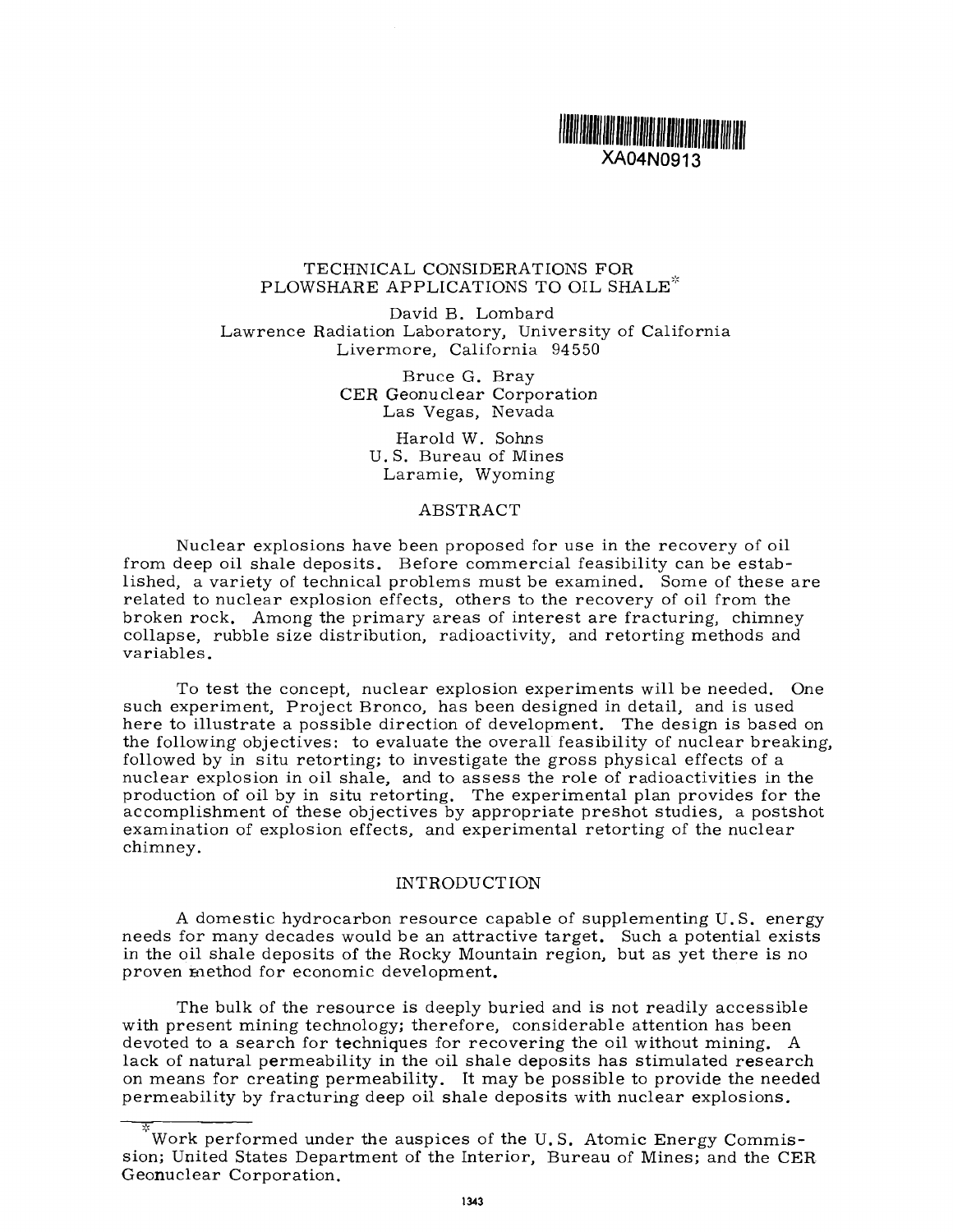The concept of nuclear explosion breakage as preparation for retorting in place has been under consideration for several years.<sup>1</sup> The technical feasibility of the concept is not fully established, and a program of research, including one or more nuclear explosion experiments, will be required to establish the technical as well as the economic potential of the method.

The feasibility of retorting the oil shale in plac<mark>e</mark> once it is broken has also been under examination.*^>*3 While results from preliminary research are encouraging, it is not yet certain how such retorting can best be accomplished. Several possible approaches have merit and are currently being investigated. A definitive design for retorting in the nuclear environment will depend on the results of current studies and the evaluation of the effects of actual nuclear explosions in oil shale.

Project Bronco has been proposed as an experiment to test the concepts discussed above.<sup>5</sup> The technical design for the project has been carried as far as possible on the basis of available information. The Bronco design is presented here as an example of an experimental approach toward solution of some of the technical problems which have been identified.

## EXPLOSION EFFECTS

The feasibility of using nuclear explosions in shale oil recovery can be established only with the aid of large-scale experiments. Because of the number and complexity of the technical problems, a first nuclear experiment would not result in a complete commercial technology. Such an experiment, however, should answer some of the key technical questions and point the way toward further development. Permanent changes in the surrounding rock created by the action of an explosion are of obvious interest because such effects may improve the retortability of. oil shale. An objective of a first nuclear experiment would therefore be to measure some of the pertinent explosion effects.

Within microseconds, the detonation of a contained nuclear explosive creates a spherical cavity filled with gas and vaporized rock at very high temperatures and pressures. As the cavity expands and cools, its internal pressure drops. Expansion is complete when the cavity pressure is about equal to lithostatic stresses in the surrounding rock. The cavity expansion generates a very strong shock wave which moves rapidly out into the adjacent rock. The shock wave decreases in intensity as it recedes from the cavity boundary, and becomes the source of seismic disturbance when its amplitude has dropped below the elastic limit of the rock.

A nuclear explosion cavity may or may not be stable, depending upon its diameter and the strength of the rock above it. Typically, the ceilings of nuclear explosion cavities in hard rock have collapsed within a few minutes after detonation. Chunks of broken rock pour down into the cavity. The collapse proceeds upward for a distance of several cavity radii. The resulting rubblized mass, called a nuclear chimney, commonly has an approximately cylindrical shape.

### Fracturing

Both microscopic and macroscopic fracturing are found in the vicinity of underground nuclear explosions. Natural fractures, joints, bedding planes and other geological irregularities can be affected by the explosion and may contribute to the presence of fractures in a postshot environment. Figure 1 illustrates schematically several types of fracture which may occur as a result of underground nuclear explosions.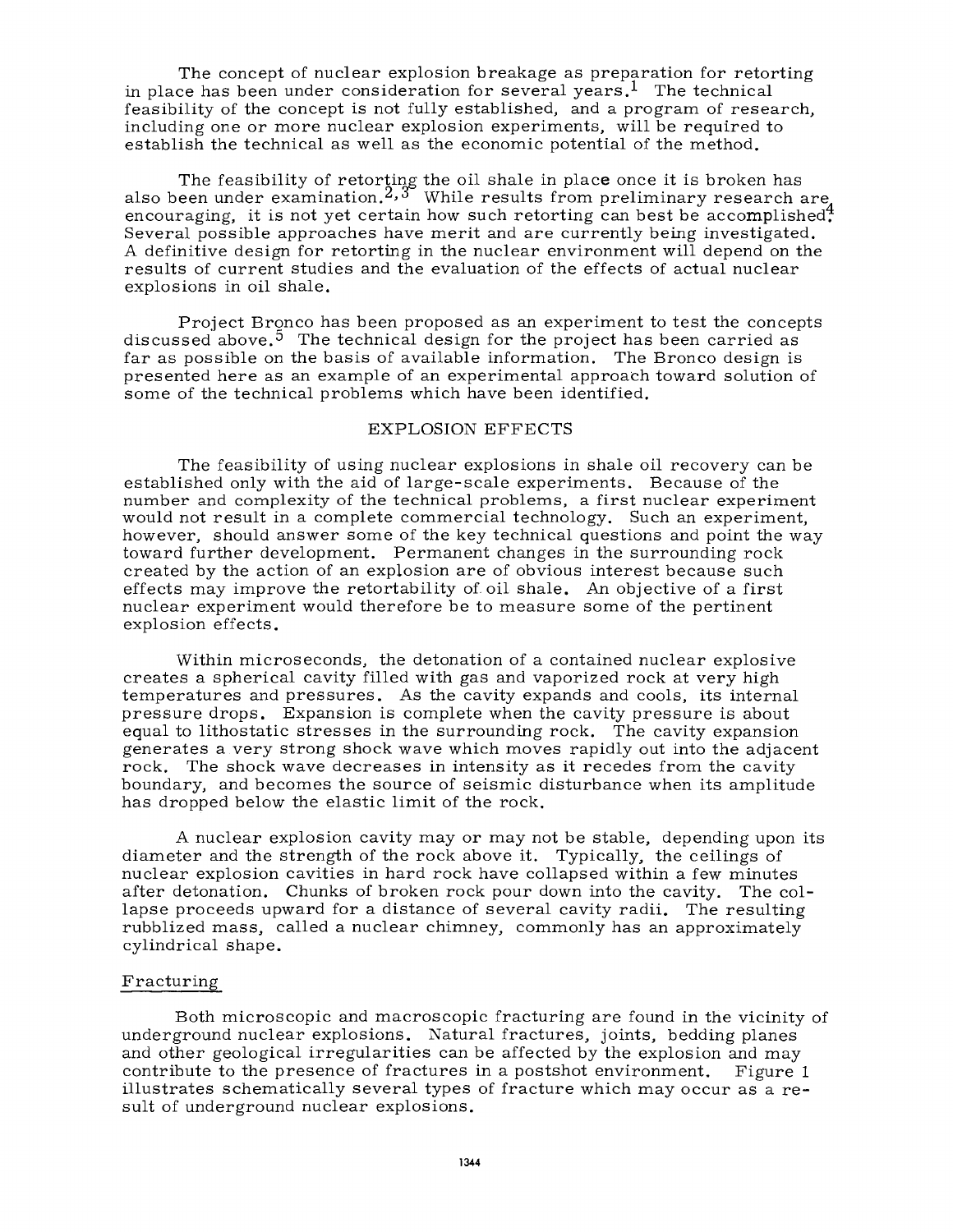

Fig. 1 Schematic illustration of possible types of fracturing near an underground nuclear chimney.

Chimney formation and size, rubble size distribution, bulk permeability of the rock outside chimneys, and the optimum placement of adjacent chimneys in the development of large oil shale tracts are currently believed to be related to fracturing. Fracturing to adjacent formations containing mobile water will probably be undesirable. An ability of predict the degree and extent of fracturing and permeability change due to an underground nuclear explosion in oil shale therefore should be a part of the technology of breaking oil shale with nuclear explosives.

Significant increases in bulk permeability of nuclear-fractured rock have been measured and correlated with distance from the chimney edge, but data are sparse.<sup>6</sup> The effects of fracturing were detected more than 400 ft from the 26-kt, 4200-ft-deep Gasbuggy explosion.

Although the cavity radius is not directly dependent on the extent or intensity of fracturing, the chimney height may be. In a rock as competent as Green River oil shale, the cavity may not collapse to form a chimney if the ceiling rock is not adequately fractured. Collapse will extend upward only as far as sufficient fracturing or bulking of the rubble permits. Thus the volume of rubble available for chimney retorting can be directly related to fracturing.

The size distribution of particles of oil shale rubble in a nuclear chimney will have a major influence on whether the chimney can be retorted at all, which of several possible methods is best, and whether that one can be employed efficiently enough to assure commercial feasibility. The nature and intensity of fracturing will affect the particle sizes and shapes which in turn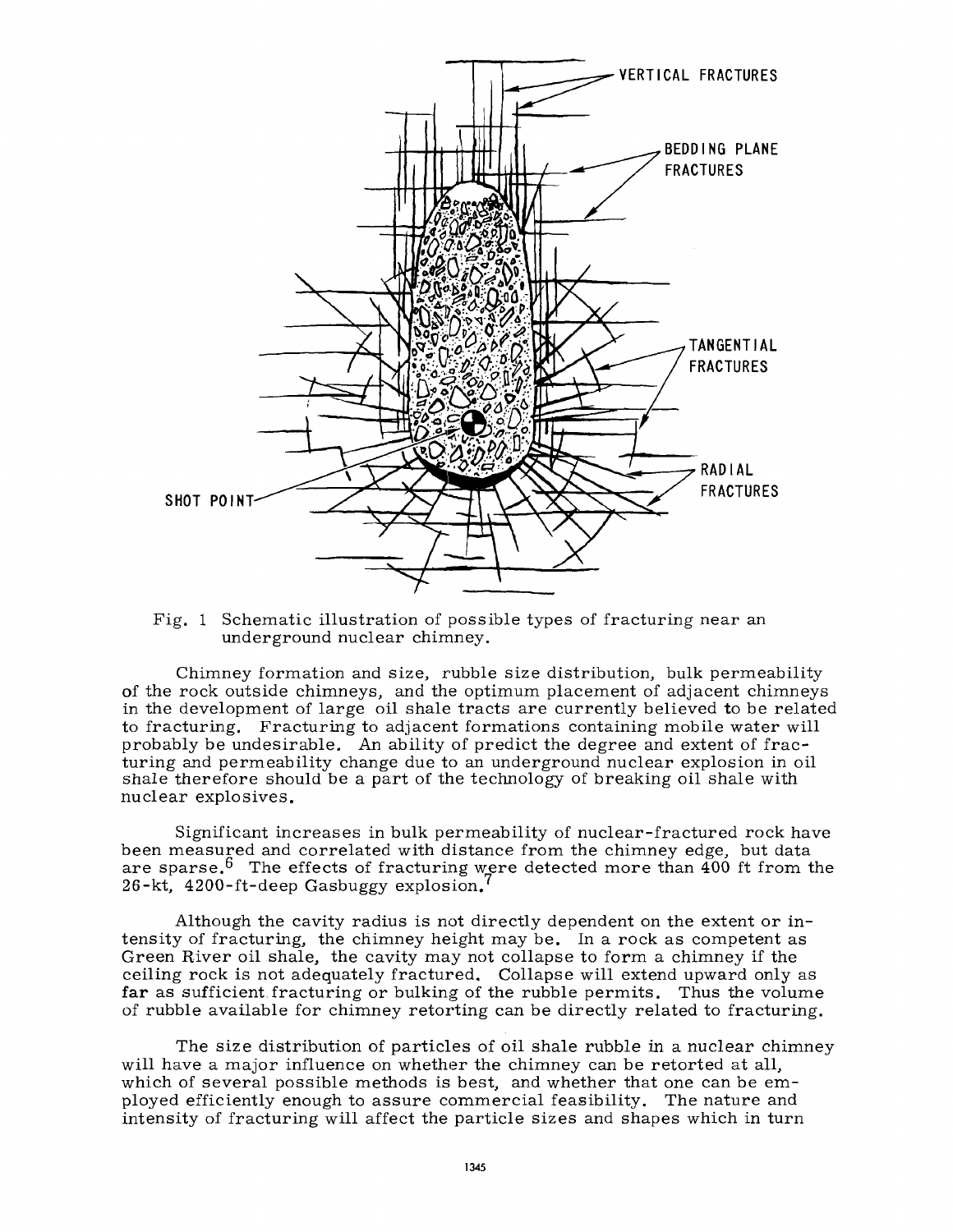determine bulk permeability, bulk porosity, and specific surface in the rubble mass. Any retorting process is closely related to these quantities.

If shale oil is to be recovered by in situ retorting in the fractured but unfragmented region outside a nuclear chimney, the importance of fracture intensity, regularity and extent in that region is obvious. At depths of several kilometers, pressures and temperatures are great enough to cause plastic flow in many rock types. Because of its relatively plastic nature, there remains the question of whether oil shale at depths of 2000 to 3000 ft would retain fracture permeability. The oil shale grade would of course be an important factor.

Test drill holes in the Piceance Creek Basin of Colorado have revealed thick, rich oil shale deposits, as shown in Fig.  $2.8\;$  In many locations, waterbearing strata overlie and underlie the oil shale. In some circumstances, it will be desirable to adjust explosion energy yields and shot point locations in order to avoid fracturing to the water.

When large tracts of oil shale are prepared for in situ retorting by nuclear explosion fracturing, the spacing of the explosions will be critical. If the shot points are too close together, fracturing expense may be unnecessarily high. If they are too far apart, insufficient permeability may exist between chimneys, and associated retorting costs may be unnecessarily high. Those designing such tract developments will have to be aware of the degree of fracture enhancement between adjacent chimneys.

The question of inter-chimney fracturing will affect not only the spacing of shots but also their timing, energy yields, and burial depths. In arriving at the most effective plan for nuclear explosion shale oil recovery in a given tract, the designers will be influenced by the following factors:

- 1. The cost of each nuclear explosive is expected to be approximately independent of the yield.9
- 2. The volume of rock fractured by a nuclear explosion is expected to be approximately proportional to the yield. $^{10}$
- 3. At a given site, the total yield that can be fired at one time will be limited by seismic considerations.
- 4. The yield of each individual explosive may be limited by the oil shale thickness and/or the overburden thickness.

Thus the sequential firing of single explosions, each at the seismic limit of yield, may appear to give the greatest economy. In some cases, however, simultaneous firings might be preferable. For example, the interaction of shock waves may prove to enhance fracturing enough to overcome the cost advantage of one explosive over two. The enhanced fracturing concept is illustrated schematically in Fig. 3. In exceptionally thick deposits, one shot above another might be fired in tandem to achieve an adequately tall chimney. Thin oil shale, reduced overburden, or local geologic conditions, on the other hand, might result in a single explosive yield limit significantly less than the maximum dictated by seismic considerations. In such cases the simultaneous detonation of an array of two or more explosives might be the most attractive plan.

The complexity of the design problem is apparent, as is the necessity for developing technical data about the fracturing and the retortability of the fractures. It is clear that adjacent nuclear explosions in oil shale will have to be studied before optimum design criteria can be established.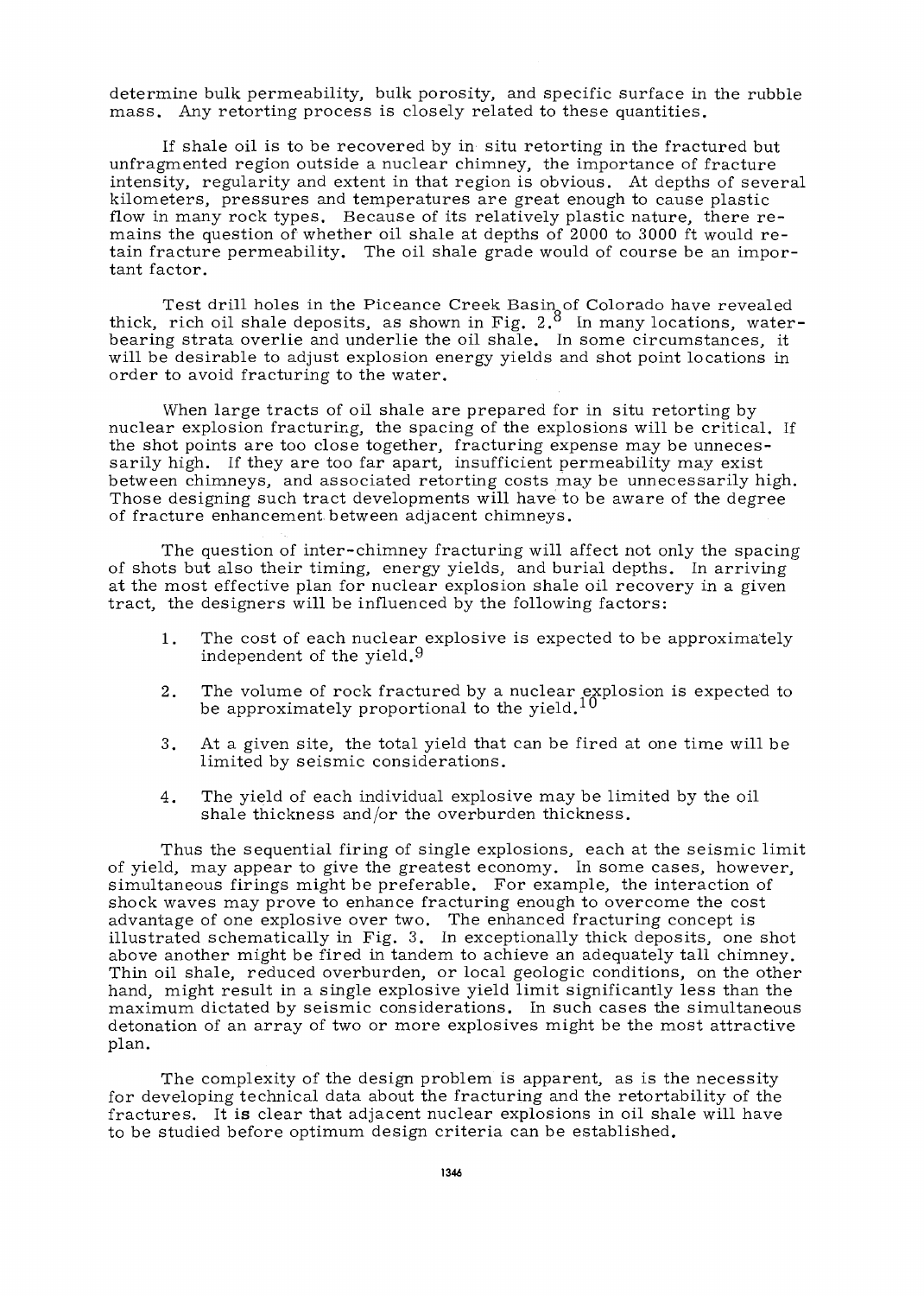

Fig. 2. Isopachous map of 25 gal/ton oil shale, Piceance Creek Basin, Colorado.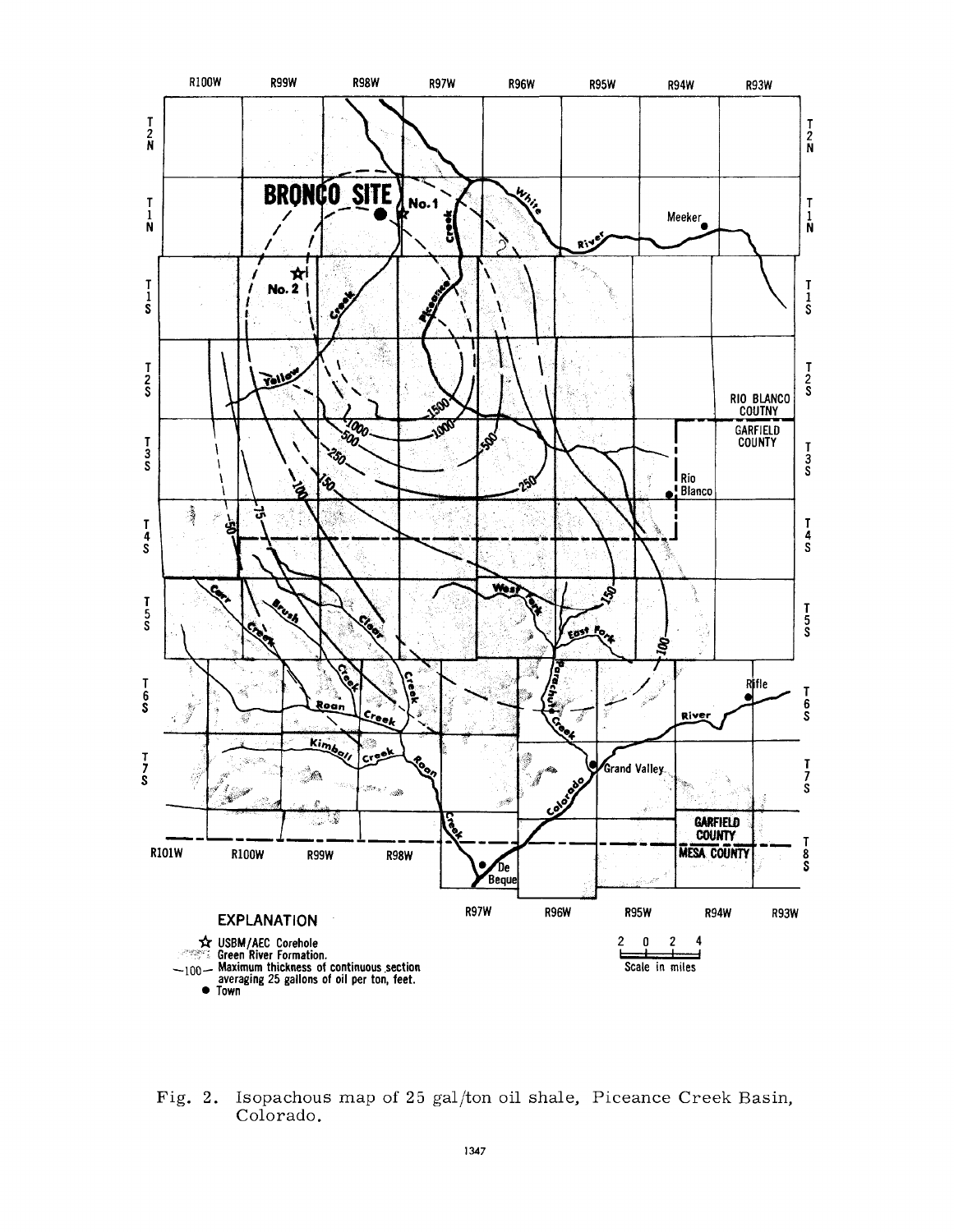

Fig. 3. Concept of enhanced fracturing between nuclear chimneys

 $1348$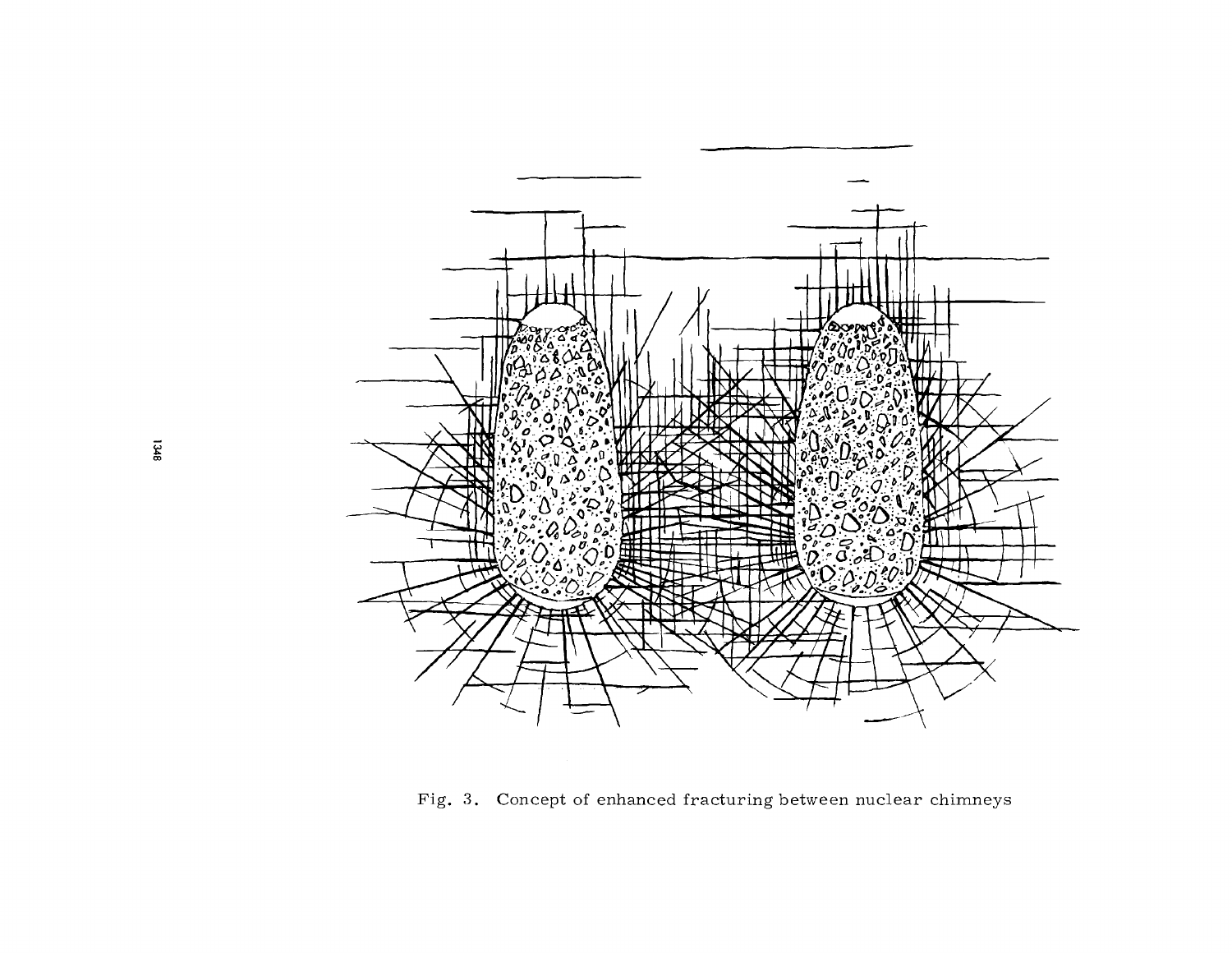## Predictions of Fracturing

A needed development is the ability to predict the intensity, permeability, and extent of fractures that will be produced at a particular site by a single nuclear explosion of a given energy yield and emplacement depth. This predictive capability for fracturing cannot be developed on either a purely theoretical basis or a purely empirical basis, but must be founded on a combination of the two. If a mathematical model of the fracturing process is to be developed, it must be verified by experimental observation. On the other hand, the fracture pattern caused by a particular explosion cannot be extrapolated in entirety to other sites or energy yields without an underlying comprehension of the processes involved in the creation of fractures by underground explosions.

A mathematical model has been developed, based on the assumption that fracturing is a response of the rock to the outgoing shock wave.<sup>11</sup> In the model, fracturing occurs in a spherical zone about the detonation point; chimney height is determined by the radius of the fracture zone. The magnitude of the fracture radius depends upon the shock wave amplitude as a function of distance, and upon the brittle-ductile characteristics of the material. The physical properties of the rock are measured in the laboratory and fed into the calculation, which predicts cavity radius, fracture radius, and shock wave characteristics.

The model has predicted chimney height and radii of effects from several underground nuclear explosions (see Fig.  $4$ ).<sup>12</sup> Much more checking, however, remains to be done before the model is considered reliable.



Fig. 4. Calculated cavity radii for Handcar and Hardhat, compared with observed dimensions.<sup>12</sup>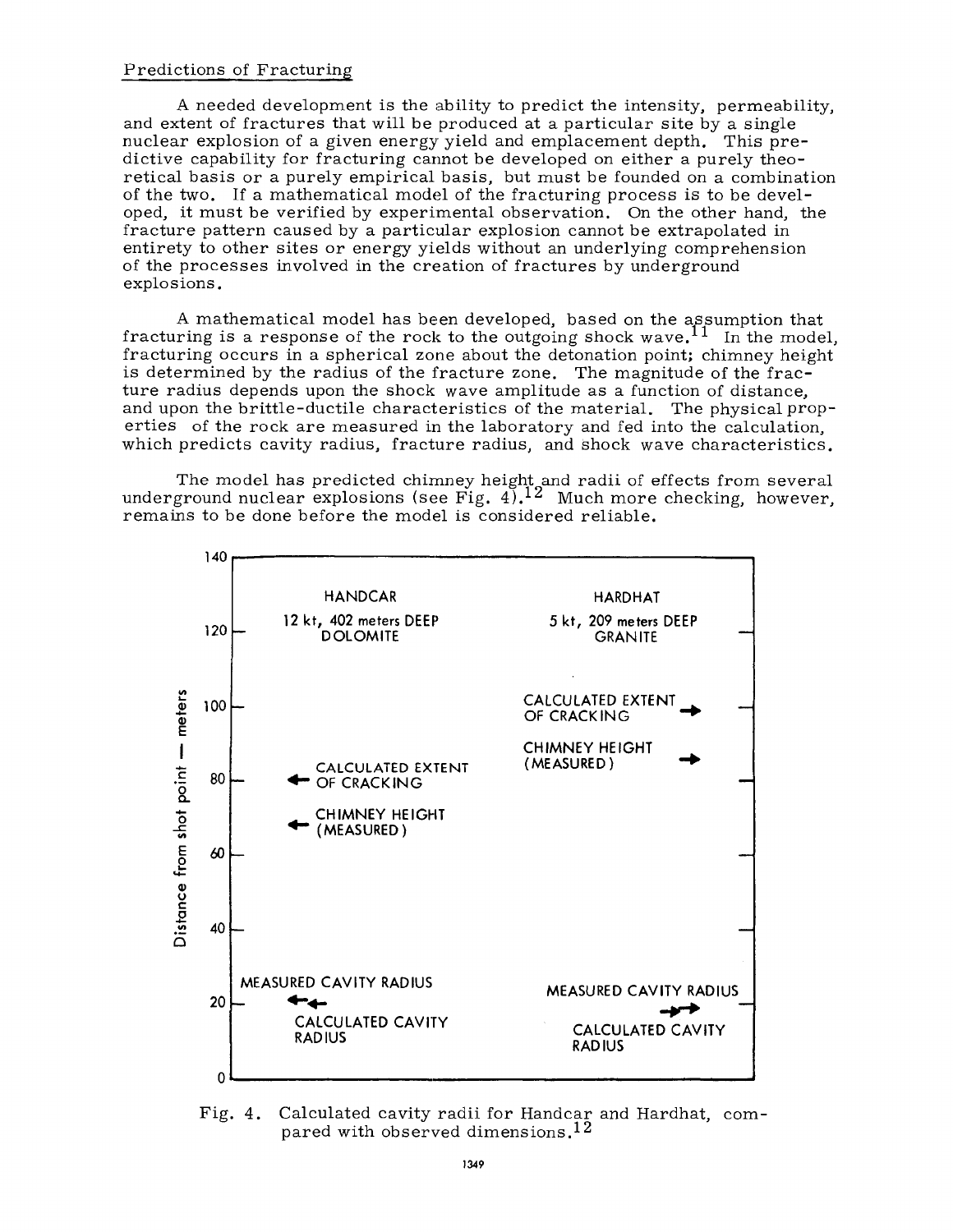A long-recognized problem with fracture prediction is the influence of geologic irregularities. Since the present model is one-dimensional, it assumes a uniform medium. Natural rock formations are not so uniform; thus the differences between the model and the natural world result in differences between predicted and observed fracturing effects. Relative movement of formations along common boundaries was observed at Gasbuggy<sup>7</sup> at ranges well beyond the predicted radius of intense fracturing. Data from dynamic instrumentation demonstrated clearly that the displacement was caused by the explosion.<sup>13</sup> Geologic irregularities have been identified with other occurrences of fracture caused by nuclear explosions.

Green River oil shale is horizontally bedded in the deep, thick part of the Piceance Basin. Typical sections of the formation show great variations in oil shale grade over short vertical intervals. Such variations in grade are assoicated with large variations in those physical properties important in fracturing. It has been found that the stress at which brittle-ductile transition occurs is a strong function of oil shale grade, and also varies significantly between the principal directions, at least in the 18 to 25 gal/ton range.<sup>14</sup> Because the variations are present only in a vertical plan and because the intervals of uniformity are exceedingly small, it will be difficult to develop a mathematical model for the oil shale.

Fracturing, then, is a key process in the use of nuclear explosions to aid in recovering oil from oil shale. A capability to predict the degree and extent of fractures is needed.

### Rubble Characteristics

The time required to retort a block of oil shale varies as the square of its diameter. Therefore, the size distribution of the particles of fragmented oil shale in a nuclear chimney will have an appreciable effect on the rate and the efficiency of the oil recovery method. Post-shot investigations in Hardhat and Piledriver, nuclear explosions in granite, included mining into the chimneys to obtain information on particle size distribution. In Hardhat, an onthe-spot visual estimate of particle size distribution.was made; in Piledriver, rubble samples were taken and analyzed.<sup>15,16</sup> Mining to gather samples from nuclear chimneys is very expensive because of the weight and large numbers of samples needed. In oil shale, hot from a nuclear explosion, the presence of noxious and combustible gases would make a sampling operation even more expensive.

A camera, lowered into the apical void at the top of a chimney, can be used to photograph the top of the rubble (Fig. 5). This method, although simple and inexpensive, yields data of limited reliability because the size distribution of the top layer of fragments may not represent the distribution in the rest of the chimney. The particles at the top of the chimney are further from the detonation point, and may be larger than average because they have been subjected to the weaker part of the shock wave, have not fallen as far, and have not been broken by rubble falling from above. A better method for determining particle size distribution throughout the chimney is needed.

### Yield Limits

Since the amount of rock broken by an underground nuclear explosion is proportional to the energy yield, and since the cost directly associated with a detonation will be roughly independent of the yield, it follows that the larger the yield, the more economical will be the breakage. There are two fundamental limitations on the maximum energy yield that might be used in breaking oil shale. One is geology of the site; yield might be restricted in a particular location by oil shale thickness, limited overburden, or the proximity of water-bearing strata.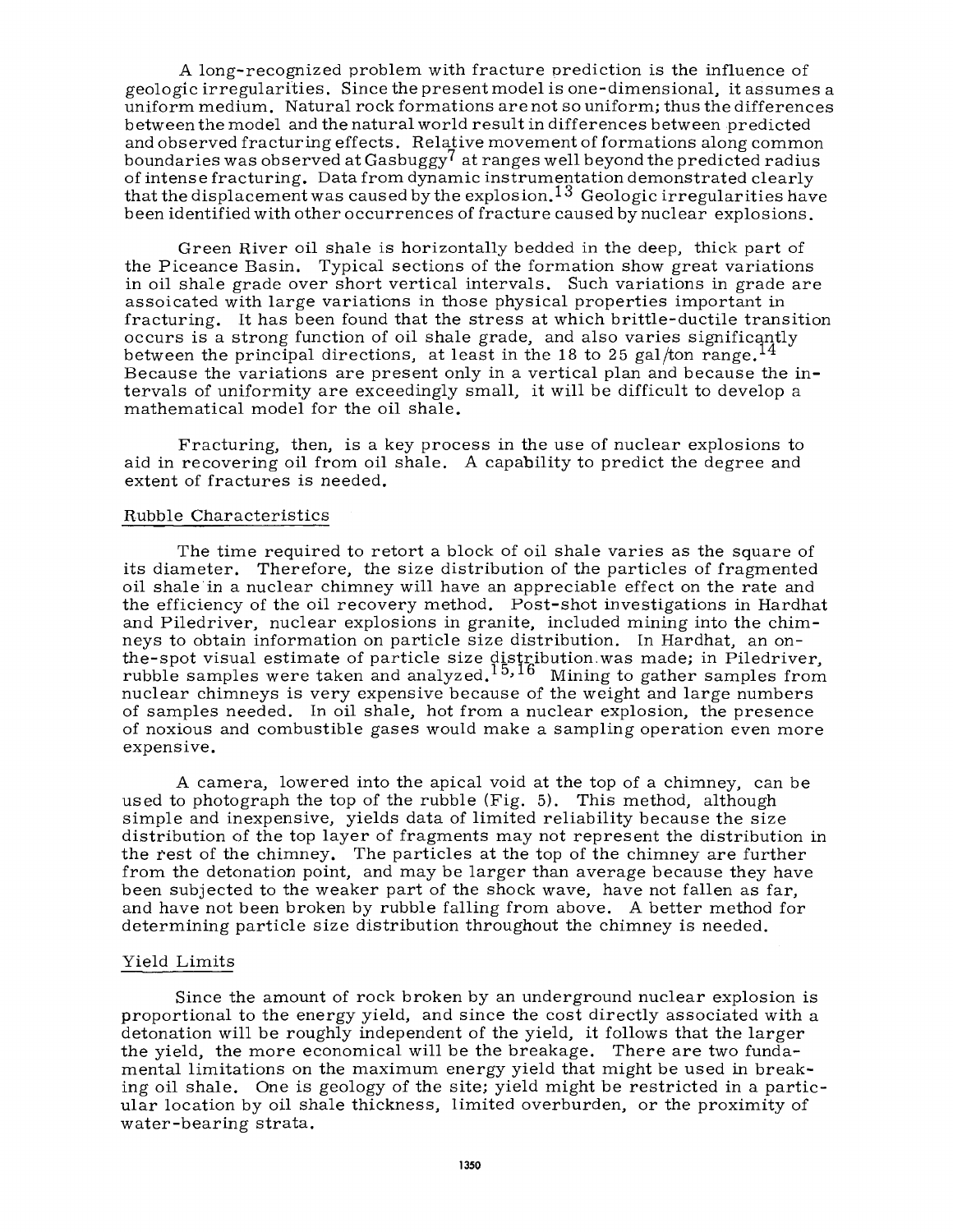

Fig. 5. Top of fragmented rubble in Handcar chimney (dolomite). Large block in foreground has maximum dimension of about 3 ft.

The other yield limitation is seismic. The seismic waves from very large explosions might be felt in neighboring population centers and could cause damage in man-made structures. At some point, for a given site, the benefits of increased yield will be more than offset by potential damage. Because the effect of a seismic wave depends upon geological details and to some extent upon local architectural techniques and building standards, it is not now possible to predict accurately the maximum acceptable yield for a given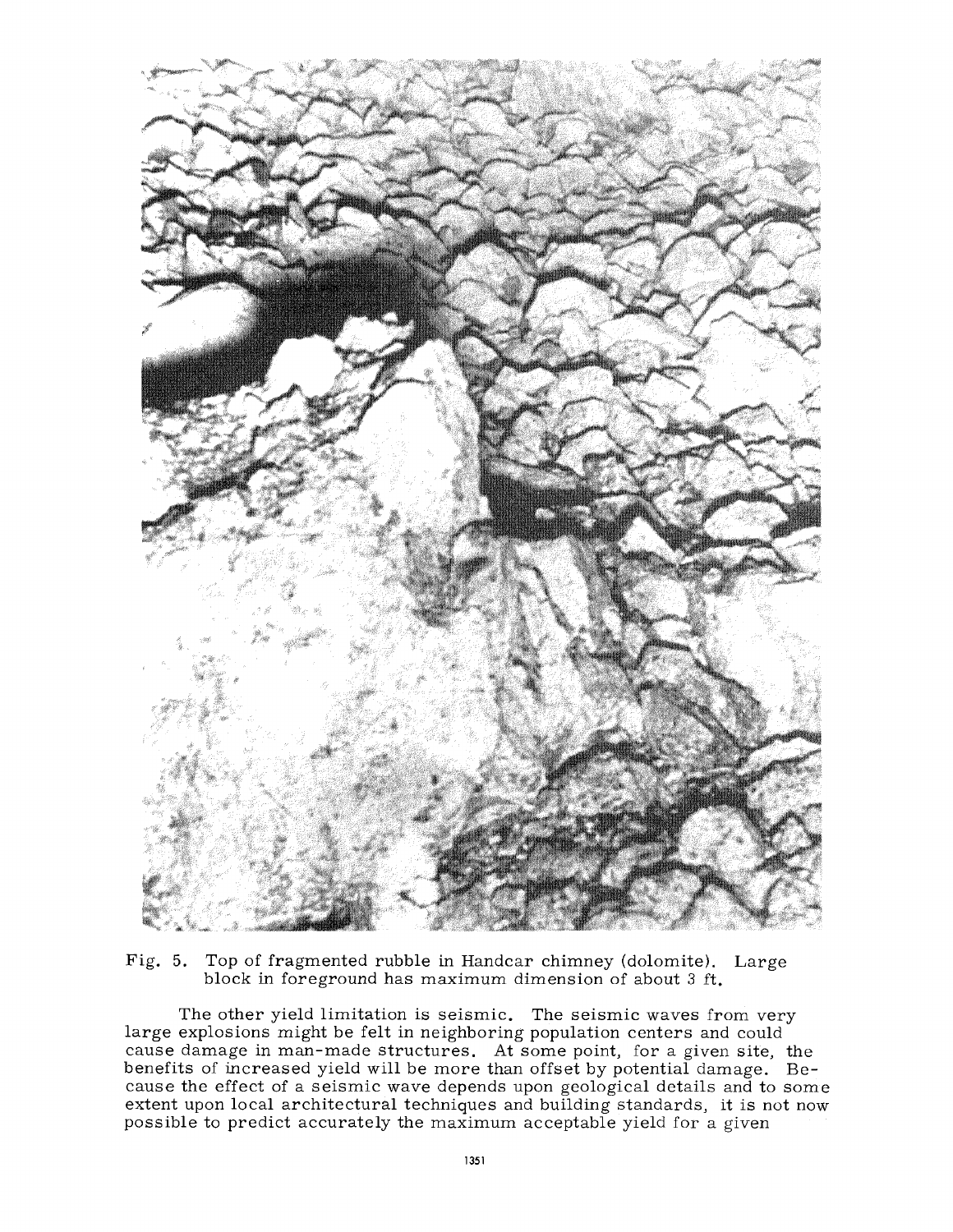location. Data from well-documented nuclear explosion experiments will lead to significant improvements in the reliability of seismic damage prediction.

### Explosive Design

If nuclear explosives are to be used on a large scale in the development of oil shale, the design of special explosives, with characteristics matched to the job, may be justified. Nuclear explosives can be designed to achieve relatively small diameter, to reduce some types of radioactive contamination, or to minimize cost. However, specifying one of these factors in the design criteria may limit the extent to which the other two can be adjusted. Several years are required to design, test, and produce special explosives. Therefore, the explosives ultimately designed for commercial use will be better adapted to the job than those available at the outset.

#### Mineral Recovery

A factor in the long-range commercial development of oil shale may be the ease with which other minerals can be extracted from the chimney after oil recovery is completed. For example, aluminum from dawsonite might find a market if it could be produced cheaply. Laboratory tests on the extraction of aluminum from retorted oil shale and oil shale ash are currently being conducted by the Bureau of Mines at College Park, Maryland.

## Radioactivity

The amounts and kinds of radioisotopes produced directly and by neutron activations by a given nuclear explosion in a given rock medium can be predicted accurately.<sup>17,18</sup> The chemical forms and spatial distribution of these isotopes and their decay products, however, are more difficult to calculate. In a carbonate rock such as dolomite, most of the fission product radioactivity is confined to the base of the chimney, and this is also expected to be the case in oil shale. Some gaseous or volatile radioactivities — and some with gaseous or volatile precursors — may be distributed through the chimney in low concentrations.

Tritium may be present in the chimney partly because some of the explosive energy may be derived from a fusion reaction and partly because of neutron activation of the oil shale itself. During its growth phase a nuclear cavity in oil shale will contain ions of carbon, oxygen, hydrogen, and tritium which is chemically identical to hydrogen. These ions may recombine into organic compounds and water as the cavity temperature and pressure drop; the high radiation field may influence such reactions. It is not yet possible to forecast on a theoretical basis just what organic compounds will be formed, or just how the tritium will be distributed among them. An empirical approach must be employed. Measurements of radioactivity postshot and during retorting in experimental nuclear chimneys can be expected to define any problems which might exist. But prior to such experiments, bench scale work with radioisotopes and oil shale samples should provide much worthwhile inwith radioisotopes and on share samples sim<br>formation. Such work has already begun.<sup>19</sup>

#### Air and Water Pollution

In the eventual development of a commercial shale oil industry, the questions of air and water pollution must be considered. No matter what method is used for retorting, some gases will have to be disposed of. The most common method of disposal of unwanted gases is to stack them to the atmosphere. However, for a commercial shale oil retorting industry, alternative methods should be considered, e.g., treatment of effluent gases, storage or disposal in burnt-out chimneys, and re-use in the retorting cycle.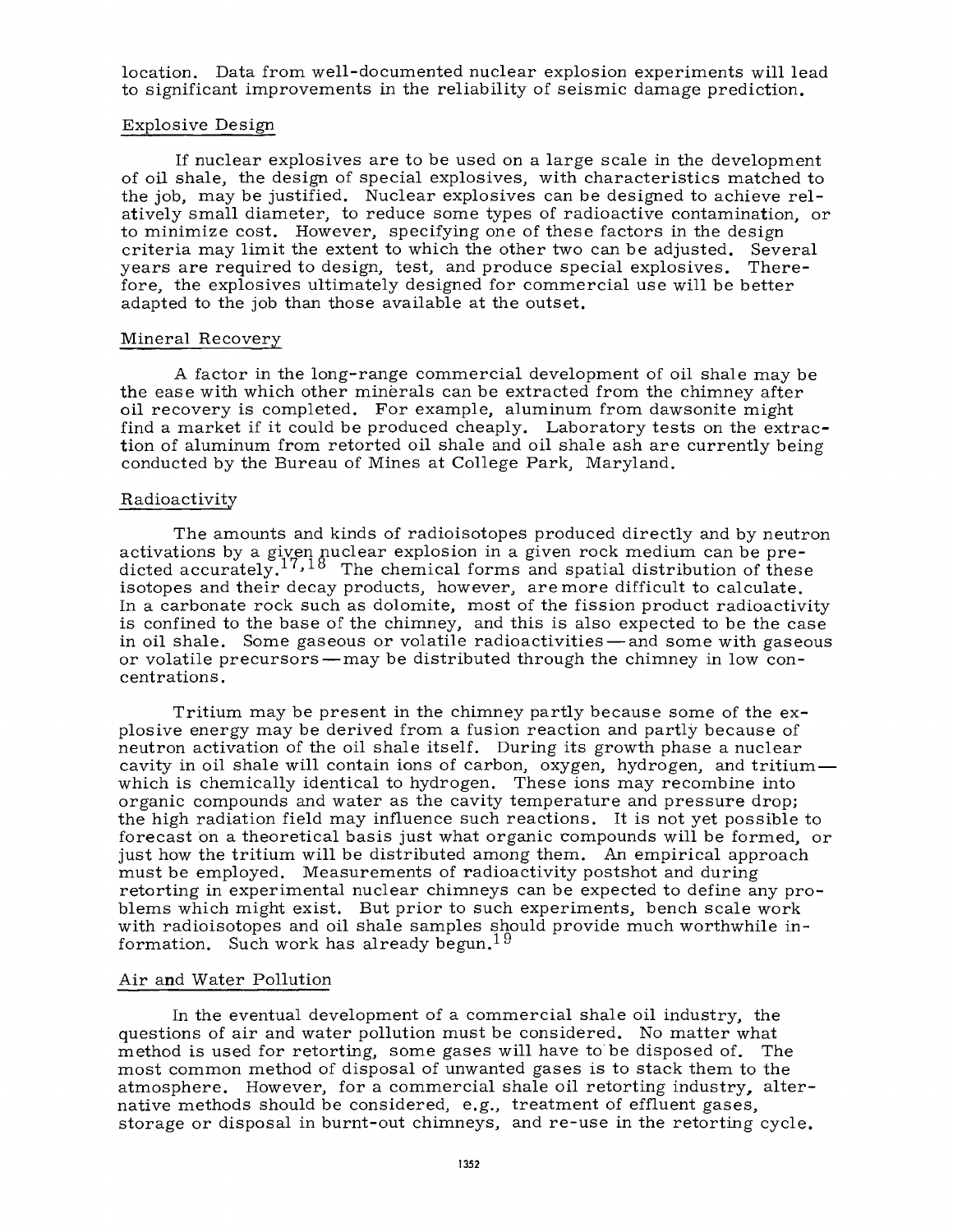An evaluation of these potential problems and a search for solutions should be an integral part of research and development aimed at commercializing the production of oil from oil shale.

Such studies should also consider the possible effects of excess heat created during the retorting process. The question is not important for a single experimental chimney, but eventually several hundred chimneys per year may be involved. When retorting is complete, the retorted oil shale itself will be warm. Much of the heat might be used in preheating new chimneys and in exchange with gases injected into the chimneys being retorted, but some heat will remain. The atmosphere and local streams are commonly used as heat sinks, but on the proposed scale of shale-oil production, heat disposal must be considered carefully. Again, selection of the best commercial retorting method may be affected by these considerations.

## RETORT ENGINEERING

In addition to technical questions related to the effects of underground nuclear explosions, there are several concerning the recovery of oil from the nuclear environment. The system consists of basically two parts, the chimney and the surrounding fractured zone. Because the characteristics of the zones are dissimilar, each may require a different retorting process. These differences may increase the complexity of in situ retorting.

The distinction between the explosion effects problems and those related to retorting is not always well-defined, but in general the latter are amenable to direct laboratory investigation, whereas explosion effects must be examined in nuclear explosion environments.

## Methods of Retorting

Several methods for in situ recovery of oil from oil shale in a nuclear chimney have been proposed.<sup>5</sup> In one, the heat required for retorting is supplied by the combustion of carbonaceous residues in retorted oil shale. Other methods involve passing preheated inert or reactive gases through the oil shale.

The combustion technique has the advantage of being thermally selfsufficient and of requiring only air as a raw material — except possibly at start-up. The products of combustion, mixed with other gases, carry heat energy through a zone of retorted but unburnt shale to the region where retorting is underway. The gases produced in retorting are added to the stream that preheats the raw oil shale. Part of the exhaust gas may be mixed with air to make up injection gas, and some of the heat carried by the exhaust gas may be delivered to the injection gas via a heat exchanger. The combustion process is shown schematically in Fig. 6.

In the hot gas methods, the gases would be heated prior to being injected into the chimney. The gases might be inert, serving only to carry heat energy to the oil shale, or reactive, entering into chemical reactions with the oil shale or shale oil to improve the efficiency of the retorting process or the quality of the oil.

The hot gas methods may also have an advantage over the combustion process by leaving the retorted oil shale in a stronger, less friable condition. The feasibility of the non-combustion techniques may depend on the long-term availability of suitable raw materials in the Piceance Creek Basin.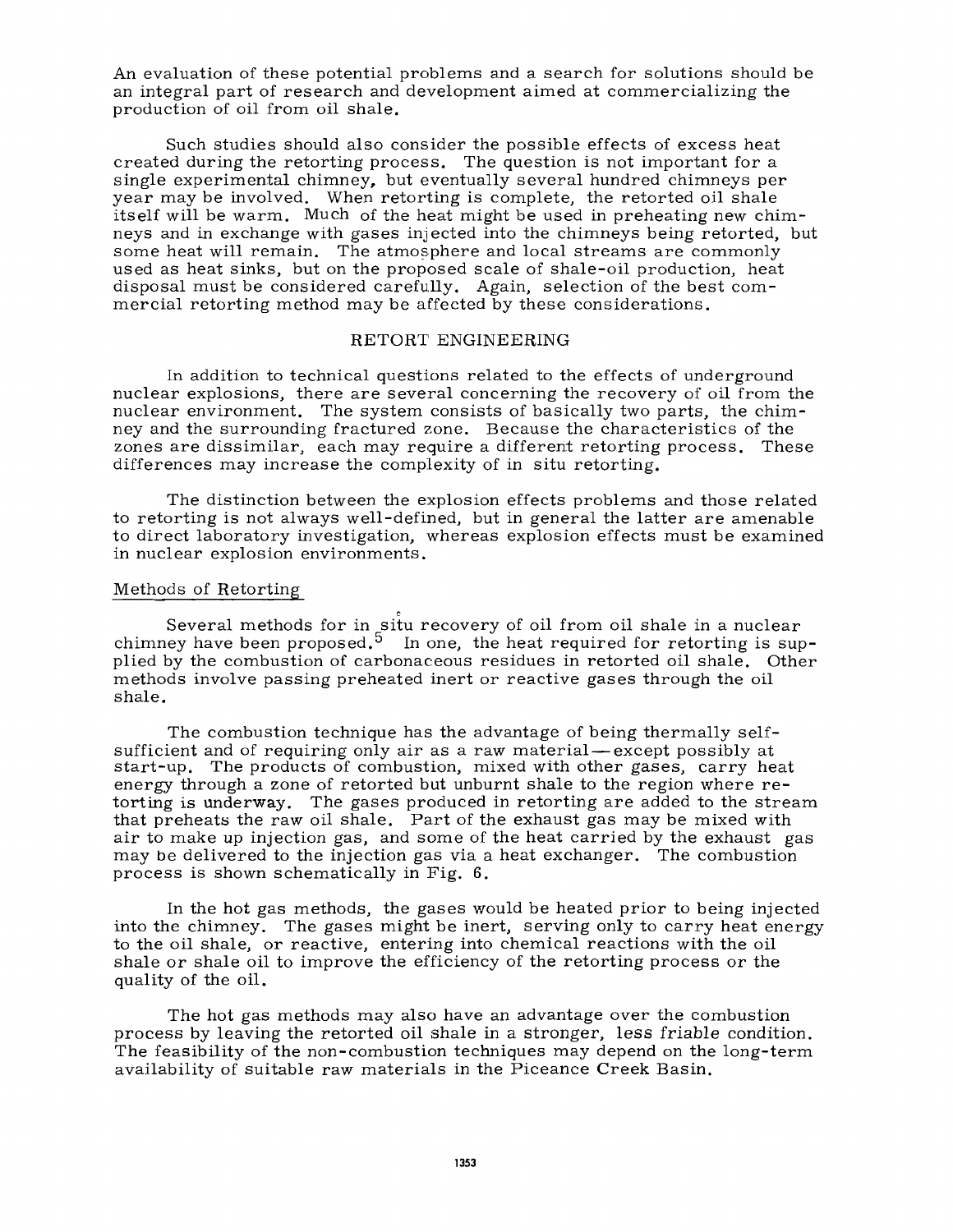

Fig. 6. Concept of retorting a nuclear chimney in oil shale by the combustion process.

## Retorting Variables

The experimental retorting of a nuclear chimney will be an expensive procedure. To be of value, it should yield more than just a cursory understanding that if certain conditions are set up, a certain amount of oil is produced. The experiment should reveal some technical details of the response of the retorting process to variations in the controllable parameters. Similar information is needed to establish the optimum set of operating conditions for any of the suggested retorting methods. Acquiring direct knowledge of what is going on in the chimney may be complicated by the problems of installing appropriate instrumentation in the postshot chimney environment.

Three kinds of data would be helpful: pressure, gas composition and temperature, each as a function of time and position in the chimney. However, pressure in the chimney can be estimated with more than adequate accuracy. Gas composition is being examined in experimental retorts prior to the Bronco retorting, and can probably be correlated with temperature.

The bulk permeability of chimney rubble is directly related to the efficiency of various proposed recovery processes. If the particle size distribution and bulk porosity of the rubble vary from place to place within the chimney, the permeability of the rubble column will also be a function of position. The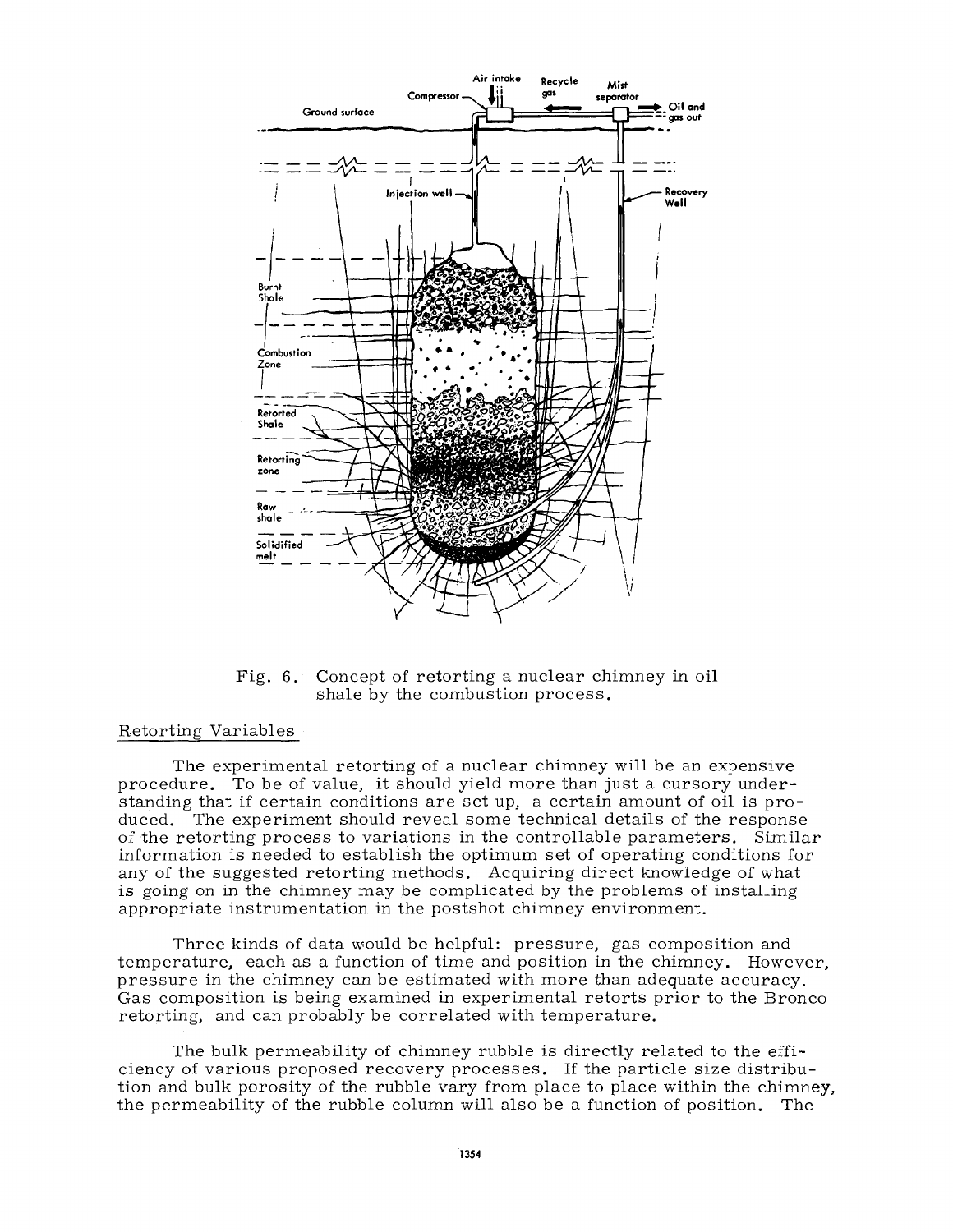fingering of gases in high permeability zones during retorting may result in the bypassing of a significant portion of the oil shale.

Permeability and particle size distribution may have an effect on combustion front stability if the combustion process is utilized. An unstable combustion front might reach and consume significant quantities of unretorted oil shale. In addition, the relationship of particle sizes to the efficiency of any proposed retorting process must be understood before an efficient recovery experiment for a nuclear chimney can be designed.

Many of these relationships can be investigated in a laboratory situation prior to the nuclear experiment. For this purpose, a 10-ton retort capable of handling shale pieces as large as 20 in. in two dimensions has been in operation at the Laramie Petroleum Research Center for the past two years.<sup> $2$ </sup> A larger unit capable of handling 4-ft pieces of oil shale has been designed and has recently been placed in operation. Figure 7 is a schematic diagram of the larger retort.



Fig. 7. Schematic diagram of the 150-ton retort.

Yields as high as 80% of Fischer assay have been obtained from the smaller unit.<sup>4</sup> Statistical evaluation of data obtained from this unit indicates that oil yield is influenced mainly by recycle gas rates, shale bed temperatures, and grade of shale. These parameters and their squares and cross products accounted for 91% of the variability in oil yield. Although air rate and particle size of the charge had some effect on oil yield, these variables were not highly significant for the ranges investigated.

Thermocouple records from four runs in the 10-ton retort have been subjected to additional analysis. Ahead of the combustion front, in the temperature range 700°F to 1000°F, the cooler isotherms were found to be advancing more rapidly than the warmer ones (see Fig. 8). These results are consistent with the chimney retorting model illustrated in Fig. 6. It appears that endothermic decomposition of carbonate components of the oil shale does not seriously impede the retorting process in this temperature range.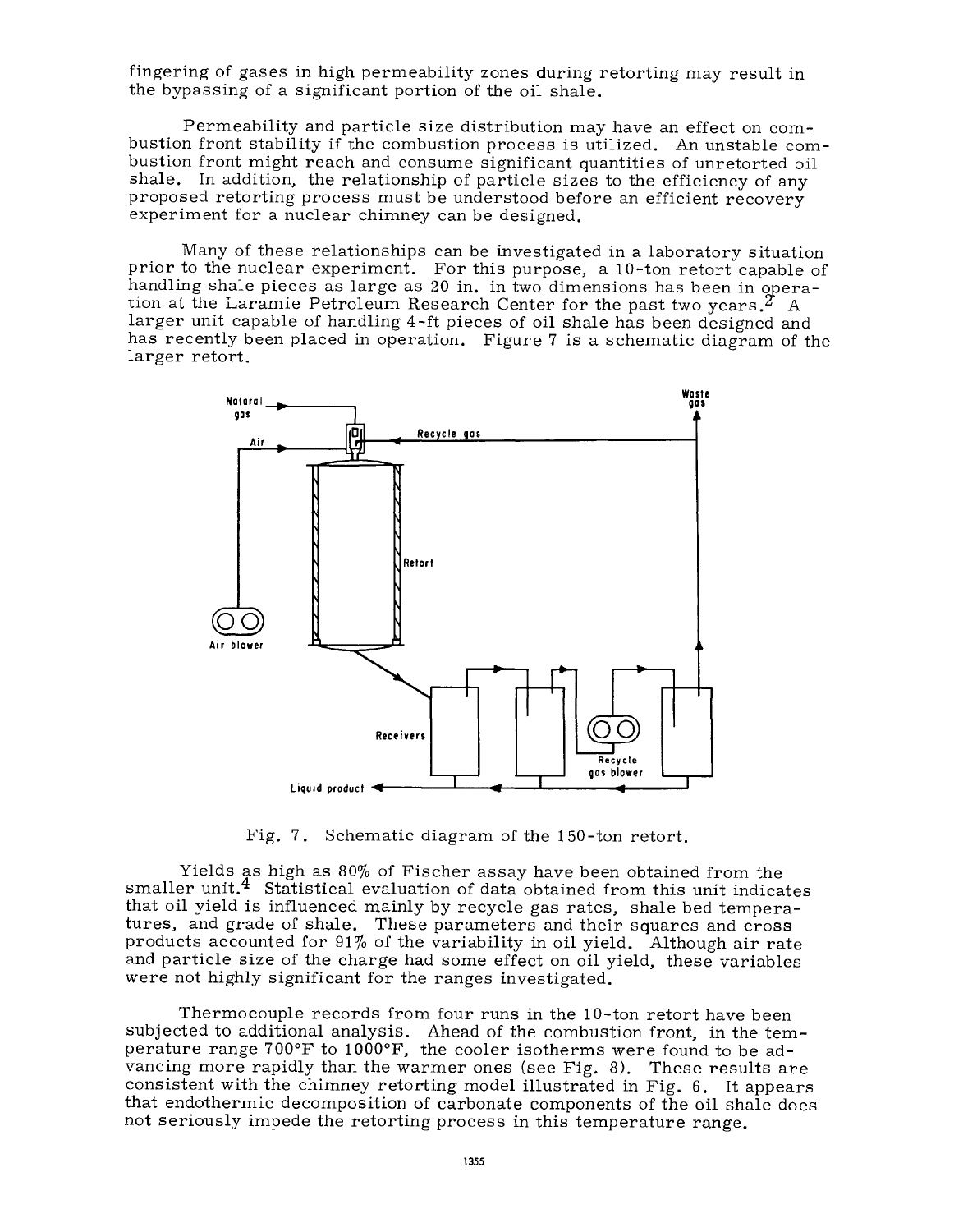

Fig. 8. Isotherm advance rates: Average of Laramie 10-ton retort runs 8, 9, 10, 11.

Laboratory work at the Laramie center has shown that settling and compaction of the shale bed during retorting, due to pressures such as those which might exist near the bottom of a nuclear chimney, reduce bulk permeability. Compaction at pressures corresponding to rubble column heights of 400 ft or more was evident at temperatures as low as  $600^{\circ}$ F.<sup>20</sup>

A related question involves the retorted or retorted-and-burnt oil shale farther up in the chimney. The strength properties of the oil shale before and after retorting, and before and after combustion, are known to be different. Retorting removes the bulk of the kerogen which serves to bind the mineral particles. But there remain sufficient organics to cement the matrix. After combustion has removed essentially all carbonaceous residue, the resulting burnt shale is relatively friable. If the burnt oil shale crushes to any degree, the fine particles may tend to form a dense mass having relatively low bulk permeability that subsequently would block the flow of gases. Laboratory studies of the strength properties of retorted and burnt oil shale are underway at the Bureau of Mines' Laramie Station.

Enough energy remains in the vicinity of a nuclear explosion, in the form of heat, to retort some oil shale, perhaps as much as  $10\%$  of the fragmented material in the chimney.<sup>2</sup> If such retorting occurs, it will probably be at the base of the chimney where the heat is initially concentrated. The presence of water or organic fluids (including retorted oil) will serve to distribute heat energy more uniformly throughout the chimney, by a refluxing action, at a temperature below the retorting threshold.

Because the amount and composition of fluids that the chimney would contain are unknown, it is difficult to predict chimney temperature as a function of position and time. Yet the temperature distribution may very well be an important factor in properly conducting the retorting. If instrumentation can be installed in a chimney for retorting experiments, it will also be possible to measure the temperature distribution before retorting begins. It may also be possible to measure the amount of any fluid shale oil that may have collected at the bottom of the chimney by this time.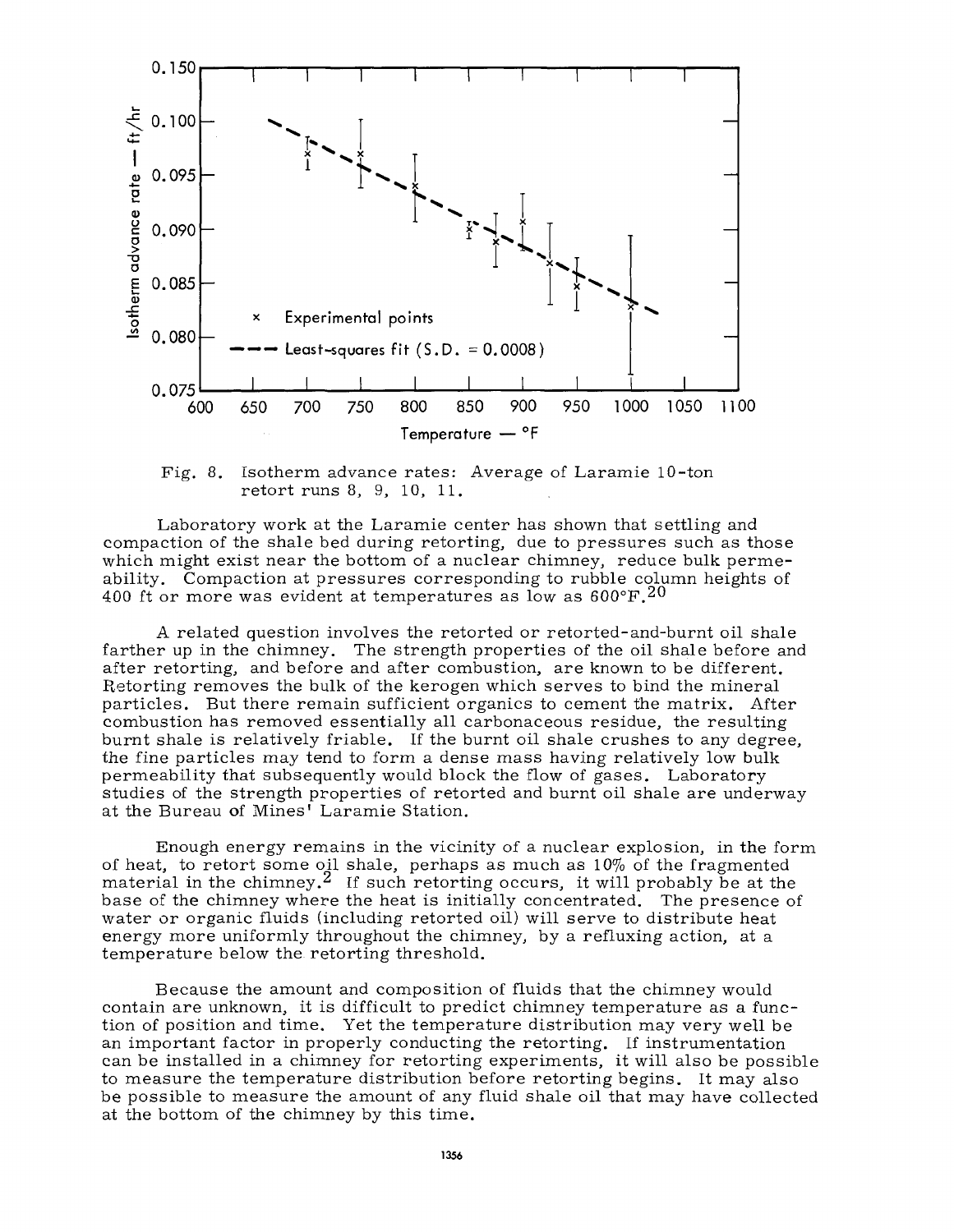## PROJECT BRONCO DESIGN

In order to evaluate some of the explosive effects in oil shale and also to study some of the variables of retorting in an explosion-created environment, Project Bronco was conceived and proposed<sup>5</sup> as a fully contained nuclear explosion, approximately 3000 ft deep in the Green River oil shale deposit in the Piceance Basin of Colorado. An energy yield of 50 kt was chosen because it was considered to be large enough to assure chimney collapse. It was also considered to be of the same order of mangitude as potential commercial shots in oil shale. At the same time, 50 kt was small enough that full containment could be expected with a high degree of certainty at the planned depth of burial.

The technical plan for Project Bronco was developed with the following objectives:

- 1. To assess the technical and economic feasibility of in situ retorting as a method of recovering oil from oil shale fragmented and fractured by an underground nuclear explosion.
- 2. To confirm and refine the capability to predict physical properties and geometry of the cavity, chimney, and the fractured region produced by a nuclear explosion in oil shale.
- 3. To investigate the form and distribution of radioactivities left by the detonation, and to assess their behavior during in situ retorting.

The experiment was designed with full consideration for public health and safety. Extensive studies at the proposed site during the initial Site Confirmation phase were envisioned to assure that safety criteria were met.

Extensive geologic information on the proposed Piceance Basin site was available from the USBM-AEC Colorado Core Hole No.  $1.21.22$  In addition, Core Hole No. 3 was completed at the proposed site. $^{23}\,$  On the basis of preliminary data from No. 3 and taking into account the regional geology, the oil shale at the nominated site is estimated to be about  $2250$  ft thick, with an additional 950 ft of overburden.

## Site Confirmation

 $\mathcal{L}_{\mathcal{A}}$  , where  $\mathcal{L}_{\mathcal{A}}$  and  $\mathcal{L}_{\mathcal{A}}$ 

In order to confirm and further evaluate geologic and hydrologic conditions and to establish whether safety criteria were met, three preshot wells were planned. Data to be obtained from the wells were: overburden thickness; oil shale thickness, grade, and uniformity; fracture occurrence and orientation; presence of other minerals; and the existence and characteristics of aquifers. Location of the wells in relation to the proposed explosive emplacement well are given in Fig. 9.

The first exploratory well was planned approximately 400 ft from the tentative shot location. Core was to be taken from the top of the oil shale to total depth, and a complete suite of logs was to be run. An extensive hydrologic testing program was planned.

The second well was planned as a geologic confirmation well and to conduct hydrologic tests, both transmissibility and capacity, in conjunction with the first. The wells were to be located several hundred feet apart on opposite sides of the proposed nuclear explosive emplacement hole.

A third well was planned as a whipstock to pass through the region above where the chimney was expected. Its principal purpose was fracture definition.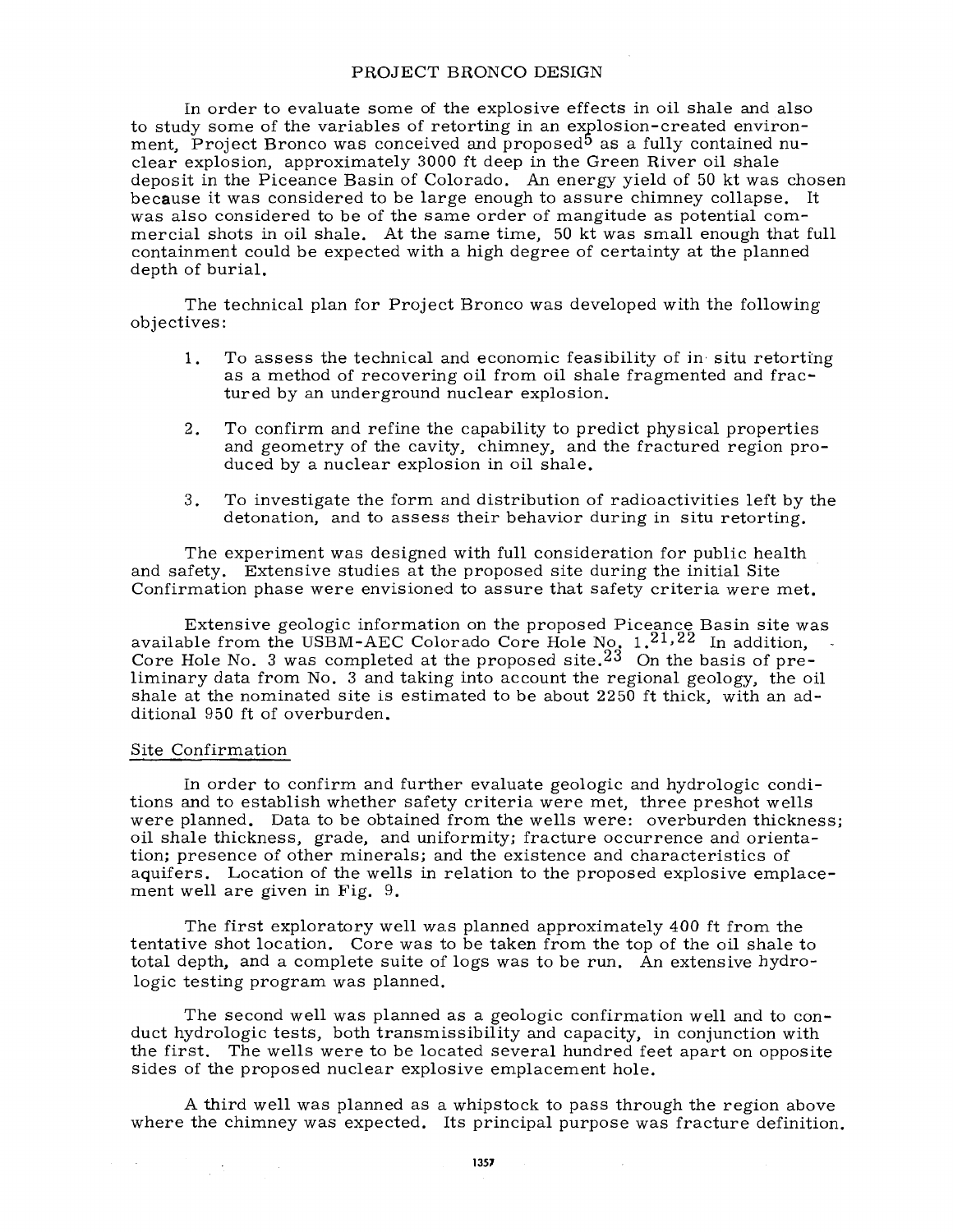

Fig. 9. Preshot well plan.

If any major fracture was encountered in the well, it would be thoroughly tested to determine its extent and capacity.

Should such a fracture exist in the immediate vicinity of the detonation, it could provide a path for water in overlying aquifers to migrate into the chimney. A copious flow of water into the nuclear chimney would complicate the subsequent retorting experiment. In addition, an extensive fracture system communicating to an overlying aquifer or to the ground surface would involve additional safety considerations.

## Construction, Detonation, and Evaluation

When preliminary studies had assured that an acceptable site had been found, construction of roads, cableways, trailer pads, etc., were to start. In addition, an instrument well and the explosive emplacement well were to be drilled. Relative locations of these wells are also shown in Fig. 9.

An instrument well to provide dynamic explosive effects information was planned at a distance of 100 ft from the explosive emplacement hole. Instruments for measuring shock-wave phenomena associated with the explosion were to be placed at various levels in the well.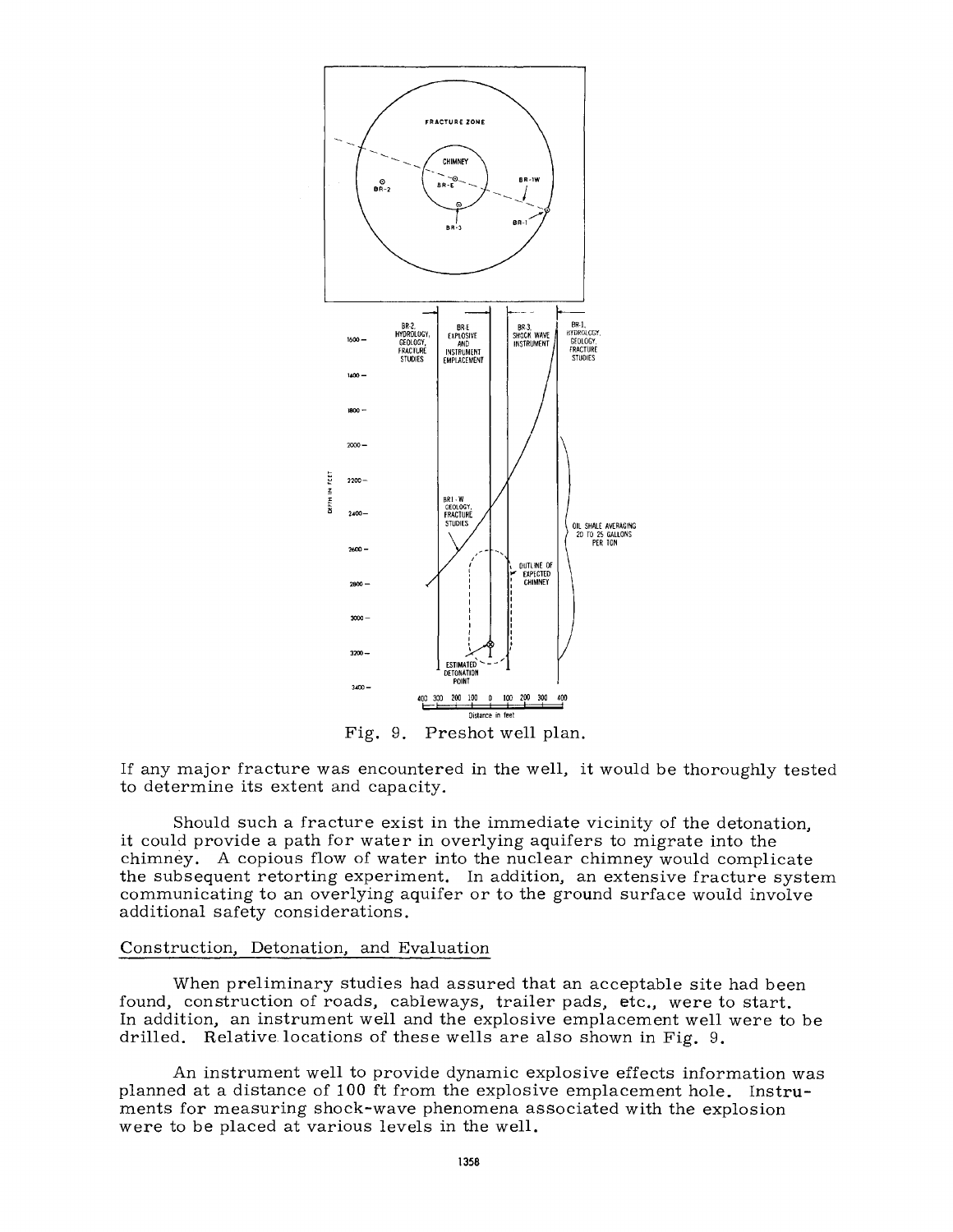The emplacement well for the nuclear explosive was to be drilled to accept the explosive canister. It was proposed to emplace the explosive at approximately 3000 ft, near the bottom of the oil shale sequence. The well was to be stemmed to prevent the release of radioactivity. The scaled depth of burial for the explosion was about twice that of most completely contained explosions at the Nevada Test Site.

The nuclear chimney would be about 230 ft across and 520 ft high (measured up from the shot point).<sup>5</sup> Fractures would extend as far as 460 ft laterally byond the chimney edge. Such a chimney would contain about 1.2 million tons of fragmented oil shale, and the surrounding fractured region would contain considerably more. The oil content of the chimney alone, assuming 24 gal/ton average, would be about 660,000 barrels.

As soon as possible after detonation, a reentry well was to enter the top of the chimney near the emplacement hole, as shown in Fig. 10. The hole was to be cased through water-bearing zones and drilled dry below that, with core taken to aid in fracture studies. Pressures, temperatures, and radioactivities were to be monitored during drilling. Gas samples from the chimney would be analyzed for chemical composition and radioactivity. The chimney volume and effective fracture permeability were to be studied by gas injection and pressure fall-off techniques. Downhole photographs of the top of the chimney rubble would help define rubble size distribution.



Fig. 10. Postshot environment evaluation plan.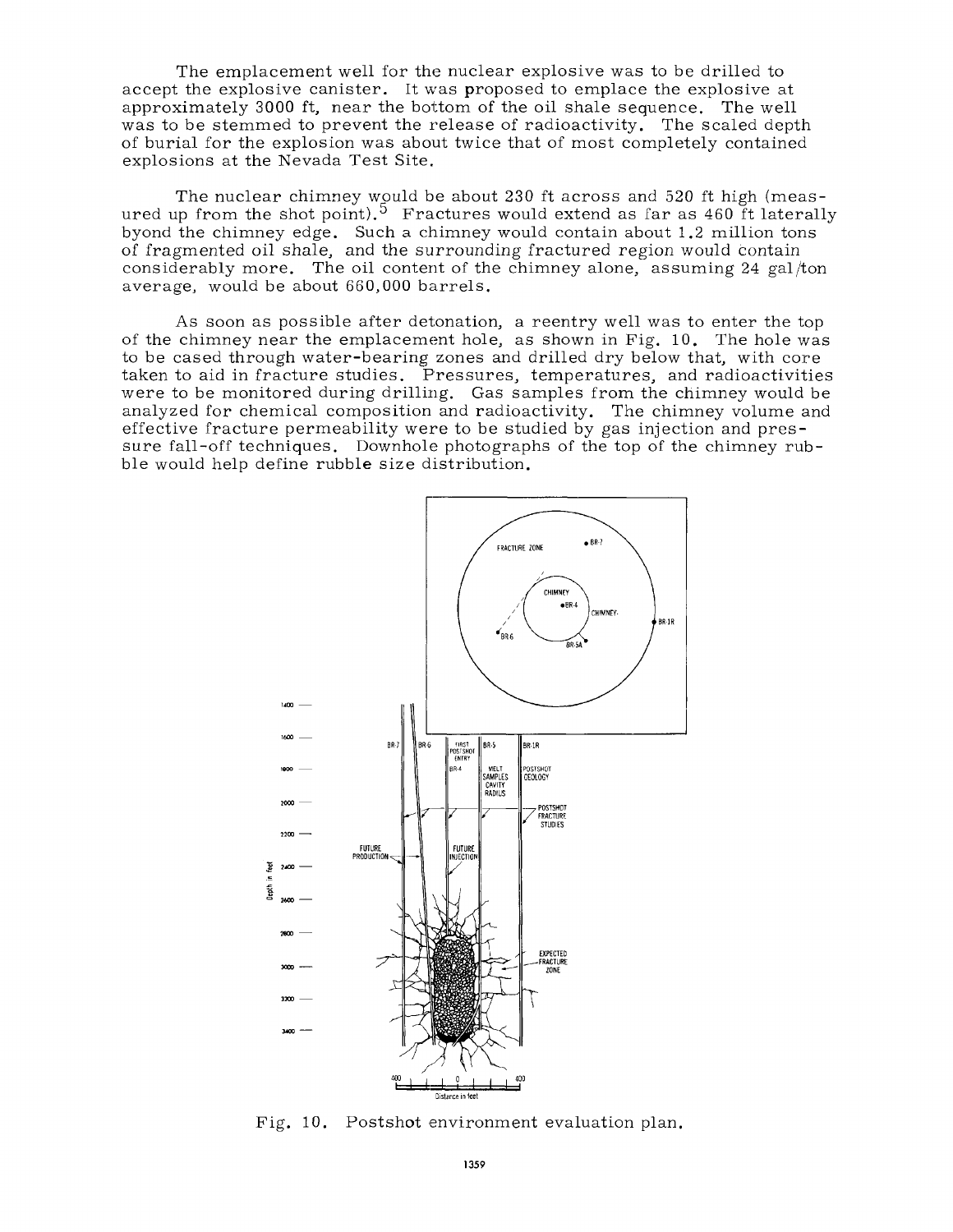A second reentry well, parallel to the sidewall of the chimney, was planned. Its major purposes were to study the fractures and the chimney boundary from a whipstock oriented to penetrate the bottom part of the chimney.

Three additional holes were to be drilled to further establish the nature and extent of fracturing outside the chimney. These holes also were to be modified later for use during the subsequent treatment phases. The wells would be cased through the upper aquifer and cored in the fractured region.

Isolation of water-bearing zones in all wells was planned to insure that the holes would not serve as paths for water entry to the chimney from the aquifer above and to prevent intermingling of different water zones.

#### In Situ Treatment

Most of the details for the retorting portion of the experiment are largely dependent upon the characteristics of the explosion environment defined by the postshot evaluation, and also upon results from retorting research currently in progress.

A retorting method that utilized the heat of combustion of retorted oil shale was planned as the basis for the recovery experiment. However, should research and development with preheated inert and reacting gases indicate greater commercial promise, one of these other methods could be selected for the experiment. In such a case there would be no change in the level of technical interest in such fundamental aspects as the amount of recoverable oil, the distribution of radioactivity in the oil, and the importance of variables such as injection rate, temperature, and pressure.

The chimney treatment plan, illustrated in Fig. 11, included three holes to the top of the nuclear chimney for the injection of a mixture of air and recycle gas. Each of these holes would serve, in addition, for the emplacement of pipe extending as far as possible into the chimney rubble for the purpose of installing instruments to monitor retorting process variables. A compressor system would be necessary to force gases into the chimney via the injection holes.

Three wells were to be used for production from the bottom part of the chimney. Tubing with downhole pumps in each of the wells would bring up liquid oil, with return gas and oil mist returning in the annuli.

Separation equipment at the surface would be needed to remove oil and water from the gas stream. A portion of the gas was to be returned to the chimney; the remainder was to be cleaned, if necessary, and flared. The production well fluids were to be monitored continuously for radioactivity and for composition. Because of the possibility of some contaminated water and oil, above-ground storage for water and oil was planned, as was temporary storage for disposable oil.

Upon completion of the recovery experiments in the chimney, the well adjacent to the chimney was to be reentered, and a new well beside the chimney drilled with whipstock or slant holes toward the chimney. The holes were to be cored to give material balance data on the chimney retort treatment.

The design of the fracture zone treatment outside the chimney is also highly dependent upon the results of the postshot evaluation. The extent, density, and permeability in the fractures would dictate the specific details and scope of the recovery treatment plan. Here again, research currently in progress would be utilized in the design. The extent of open fractures, the portion of oil recovered, and the occurrence of radioactivity are factors which should be investigated in such an experiment.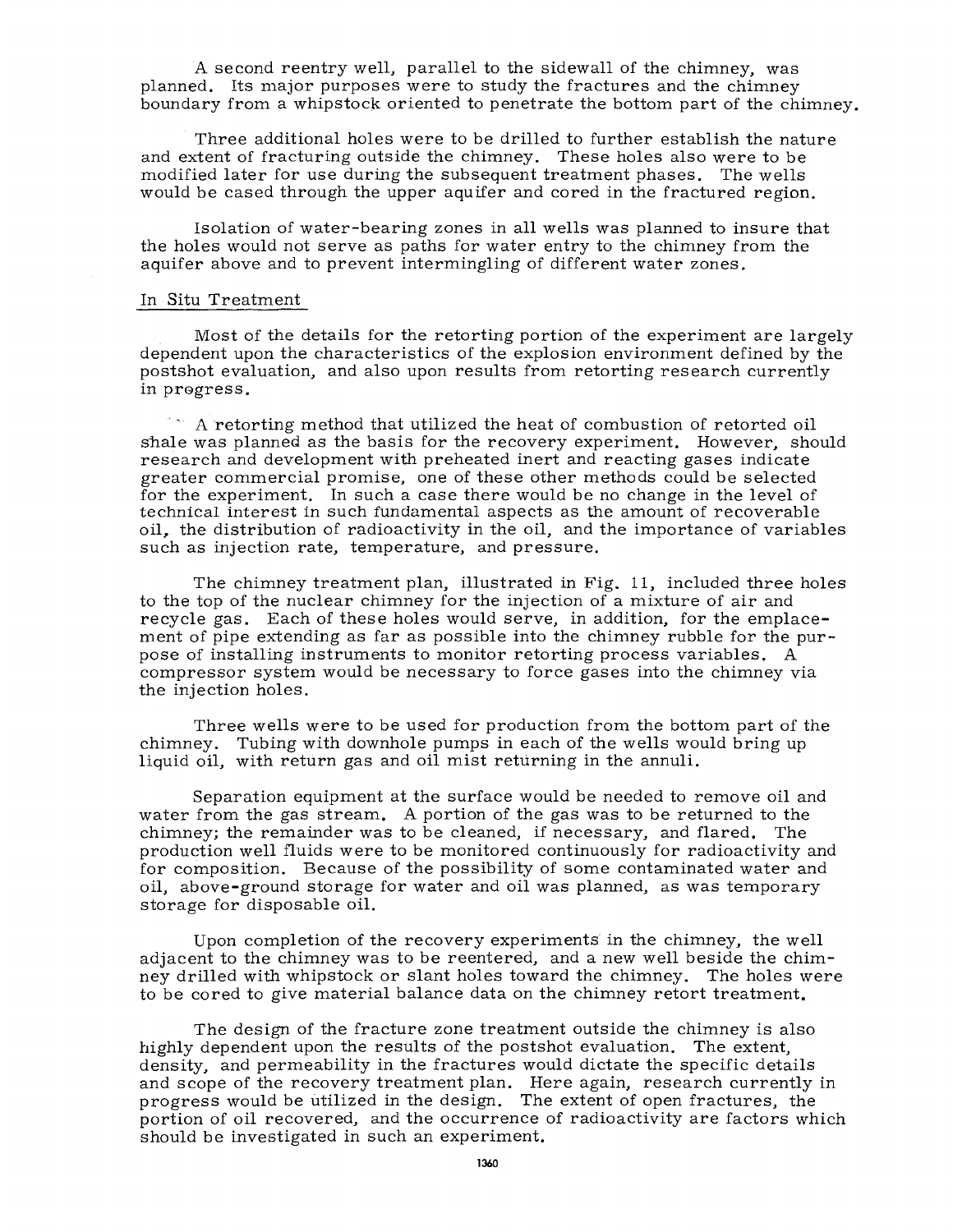

Fig. 11. Experimental chimney treatment concept.

As in the chimney treatment, in situ combustion was planned for the fracture treatment. The plan envisioned use of a 4 5° segment of the fracture zone with air or gas injection into the chimney. Air, recycle gas rates, oil shale grade, and explosion effects would be primary considerations in the specific experiment design. Figure 12 is a schematic concept of the fracture zone treatment wells.

### SUMMARY

Nuclear explosions may be useful for introducing fracture permeability into deep oil shale deposits to prepare them for in situ retorting. The development of a commercial nuclear oil shale technology will involve the solution of several technical problems. A capability to predict explosion effects in oil shale will be needed, as will suitable retorting techniques and methods of controlling pollution. The Bronco design illustrates the key part nuclear explosion experiments will play in the development of this Plowshare application.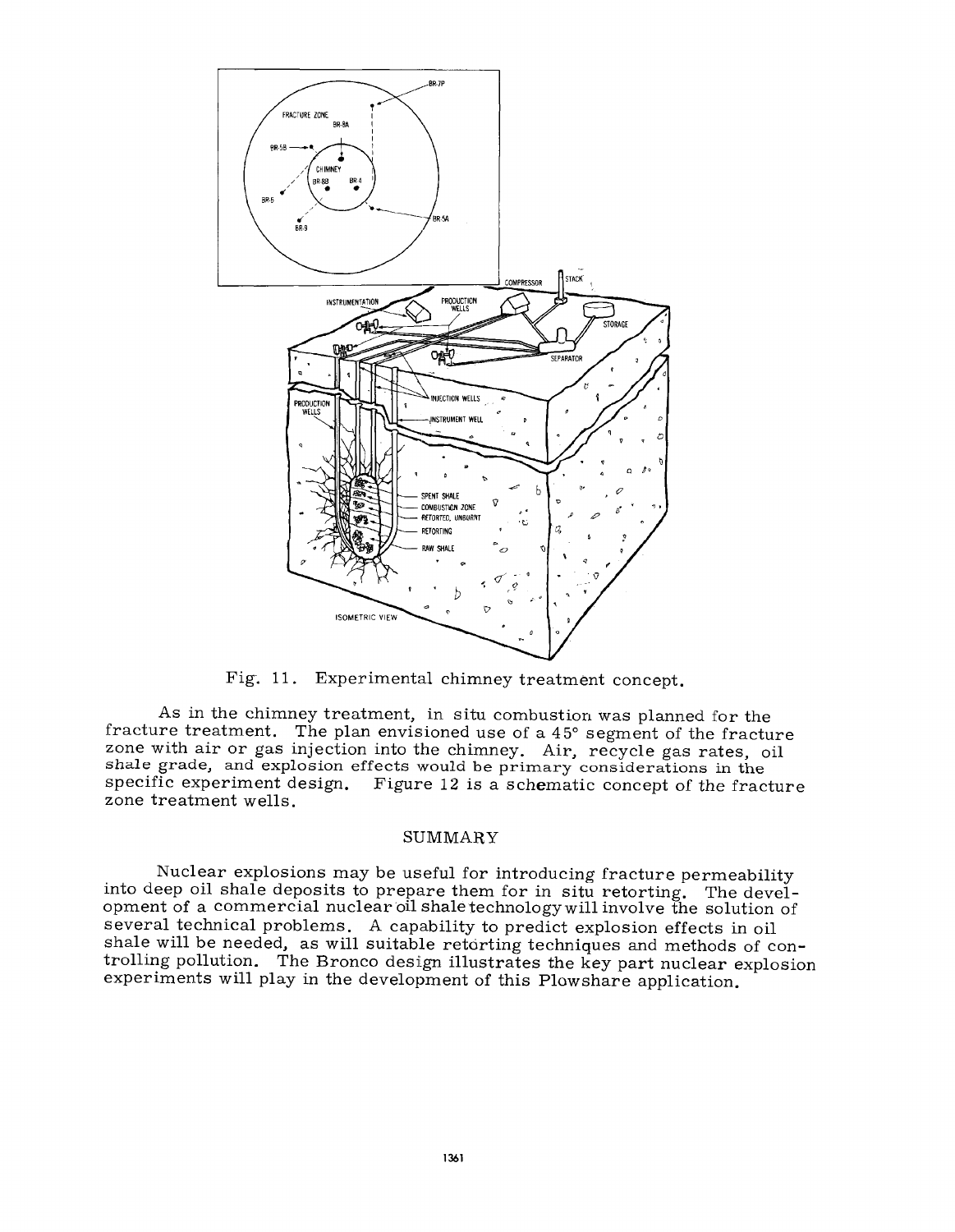

Fig. 12. Experimental fracture treatment concept.

# REFERENCES

- 1. W. I. R. Murphy, "In Situ Shale Oil Production Problems," Proc. 2nd Plowshare Symp., Lawrence Radiation Laboratory, Livermore, UCRL-5678, May 1959, p. 80 ff.
- 2. D. B. Lombard and H. C. Carpenter, J. Petrol. Tech. 19, 727 (1967).
- 3. H. C. Carpenter, S. S. Tihen, and H. W. Sohns, "Retorting Ungraded Oil Shale as Related to In Situ Processing," Presented at Am. Chem. Soc. Natl. Meeting, San Francisco, California (April 1-5, 1968).
- 4. H. C. Carpenter and H. W. Sohns, "Application of Aboveground Retorting Variables to In Situ Oil Shale Processing," Proc. Fifth Symp. on Oil Shale, Quarterly of the Colorado School of Mines, 63,  $(4)$ , 71-82 (1968).
- 5. "The Bronco Oil Shale Study," U.S. A. E. C. Report No. PNE-1400, 1967, prepared by USAEC, U.S. Bureau of Mines, CER Geonuclear Corp., and Lawrence Radiation Laboratory.
- 6. C. R. Boardman and J. Skrove, J. Petrol. Tech. 18, 619 (1966).